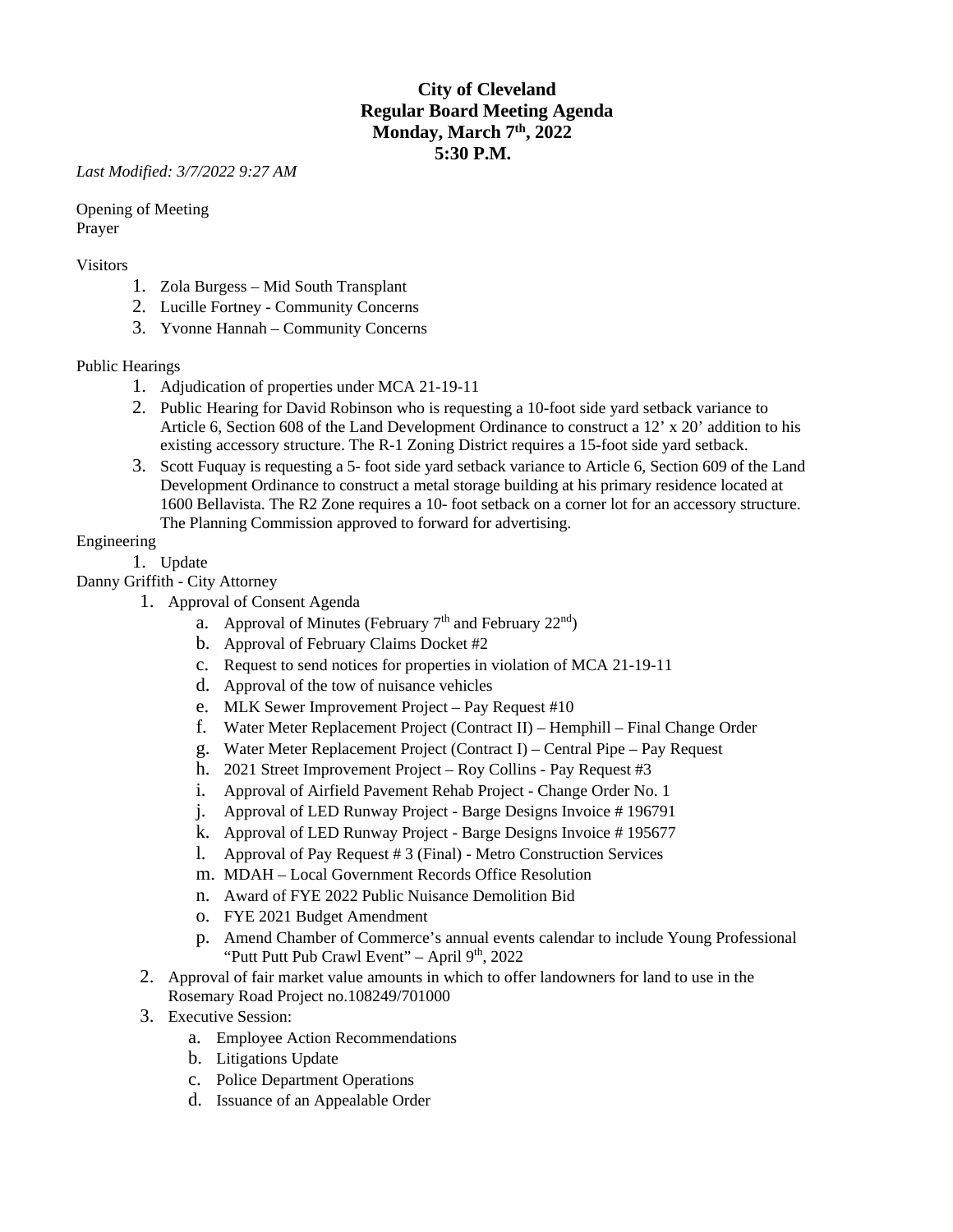### **City of Cleveland Regular Board Meeting Agenda Monday, March 7th, 2022 5:30 P.M.**

Billy Trotter - Planning Commission and Heritage Commission

1. Update

2. Approve recommendation to appoint Lisa Miller to the Heritage Commission to fill vacancy.

Billy Trotter – Community Development

1. Monthly Permit Report

Anna Sledge - Railroad Museum

1. Update

Charles Bingham – Police

1. Update

Greg Jackson – Fire 1. Update

Jamie Gregory-Grant – Animal Shelter 1. Update

Hunter Kovac – Waste Water 1. Update

Stephen Ferri – Public Works

1. Update

Clint Johnson – Municipal Airport

1. Update

2. Request Permission to Apply for Multi Modal Grant Funds for FBO project \$300,000.00

Jason Woods – Parks & Recreation

1. Update

Dominique Green - City Clerk

- 1. Report of City Clerk
- 2. Request to hire Grants Unlimited Grant Writer La'Keylah White for MS Home Corporation Home Rehabilitation Grant

Heather Williams - Human Resources

- 1. Monthly Report
- 2. Employee Action Recommendations